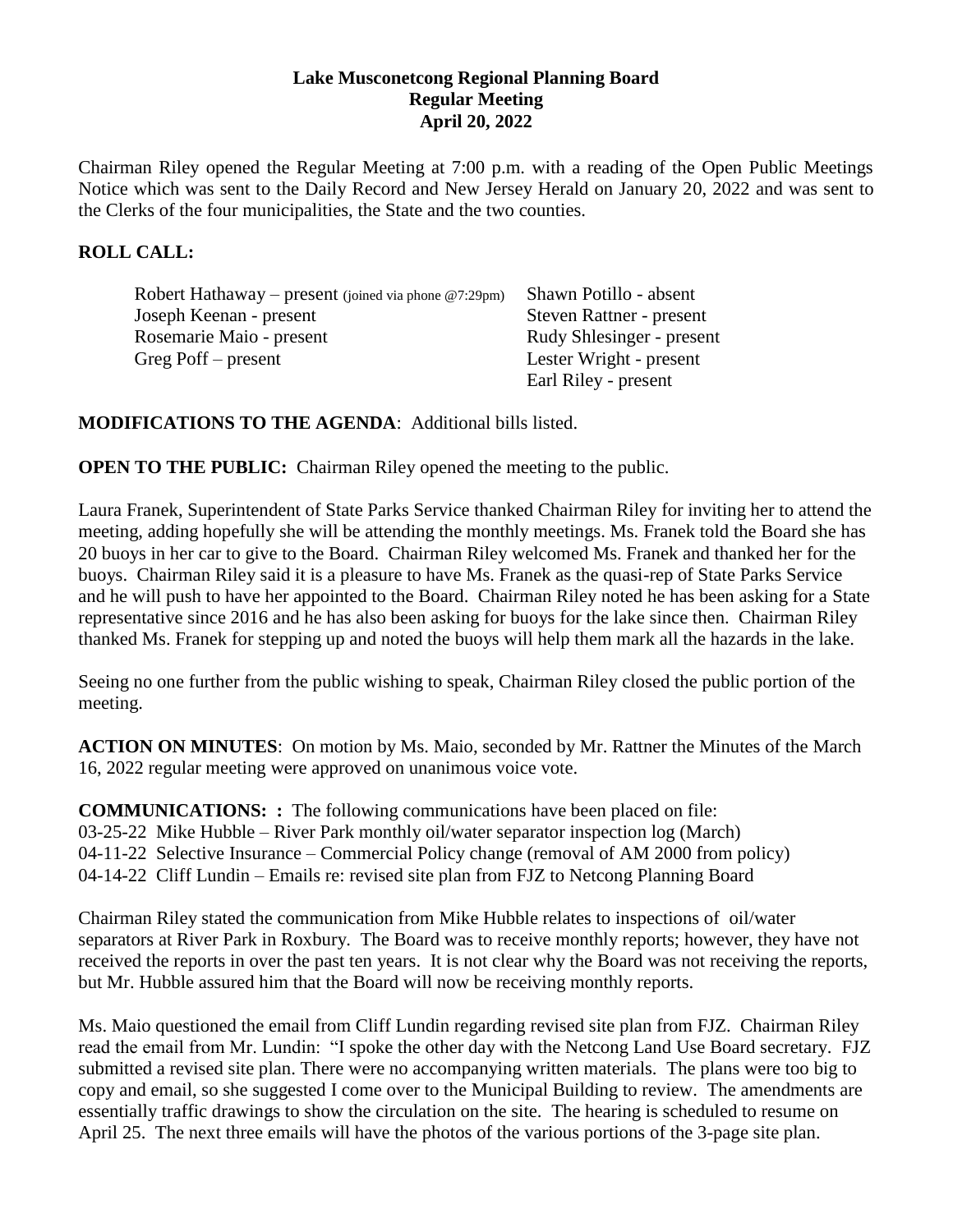On my way back, I swung past the site. There were 4 regular buses outside, 3 cars and 1 articulated bus. There was another articulated bus in the bays. I could not see the parking area in the rear. It is interesting to note that the outside articulated bus is parked in the fire lane, in the wrong direction and is unattended. So they are essentially already not complying with their own proposal." Chairman Riley said the bottom line is their site plan does not allow fire trucks to go through the site without going over their borders. They are going to exceed the limit by 3-feet if fire trucks need to go by. Mr. Wright said just recently there were seven vehicles parked on the site and it does not matter how they park, they are not getting a fire truck onto the site. Chairman Riley noted the application has not been approved yet. The applicant will be back before the Netcong Planning Board on April  $25<sup>th</sup>$ . Chairman Riley will instruct Cliff Lundin to attend the hearing and oppose everything they want to do. Chairman Riley noted the Board's recommendation continues to be to oppose the uses of the facility as the applicant proposes to use it.

On motion by Ms. Maio, seconded by Mr. Wright and carried by unanimous voice vote, the communications were accepted.

## **REPORTS OF COMMITTEES:**

**Canal Society –** There was no report.

**Musconetcong Watershed Association** – There was no report.

**Site Plan Review/Stream Encroachment** – Mr. Wright noted the FJZ matter was discussed under Correspondence.

**Lake Awareness** – Ms. Maio reported the flyer for the fishing contest has been redone using last year's flyer. Ms. Maio will send electronic copies to the Board members, the Board Clerk and the local schools. Chairman Riley stated he was recently informed that unless they have State Parks' sponsorship, the Board will need a Special Use Permit for the fishing contest. Chairman Riley noted in the past Helen Maurella, who was the State's representative, helped coordinate the fishing contest and sponsorship from State Parks and since Helen left, the Board has not had State Parks sponsorship. Chairman Riley informed the Board that Ms. Franek has agreed to have State Parks sponsor the fishing contest so they will not need a Special Use Permit. Ms. Franek explained that if an event is held on State-owned property, a Special Use Permit is required. Ms. Maio will include the State Parks sponsorship on the flyer. Chairman Riley said he met with Ms. Franek and they came to an agreement to try to rebuild the relationship that had been in place for years between the Board and State Parks, but that stopped over the last five years.

**Lake Management** – (Chairman Riley attempted to call Mr. Hathaway; however, receiving no answer, Chairman Riley continued with the agenda, noting they will revisit Lake Management when they reach Mr. Hathaway).

#### **Operating Budget** – There was no report.

**TREASURER'S REPORT**: The Treasurer's Report was emailed to the Board. Mr. Keenan noted on the report under sources of income he did not carry over the money from Netcong received last month, but it will be included in next month's report. Mr. Keenan also noted the expenses does not include the insurance company's bill of \$899. The bill came in after the report was done, so it will be included in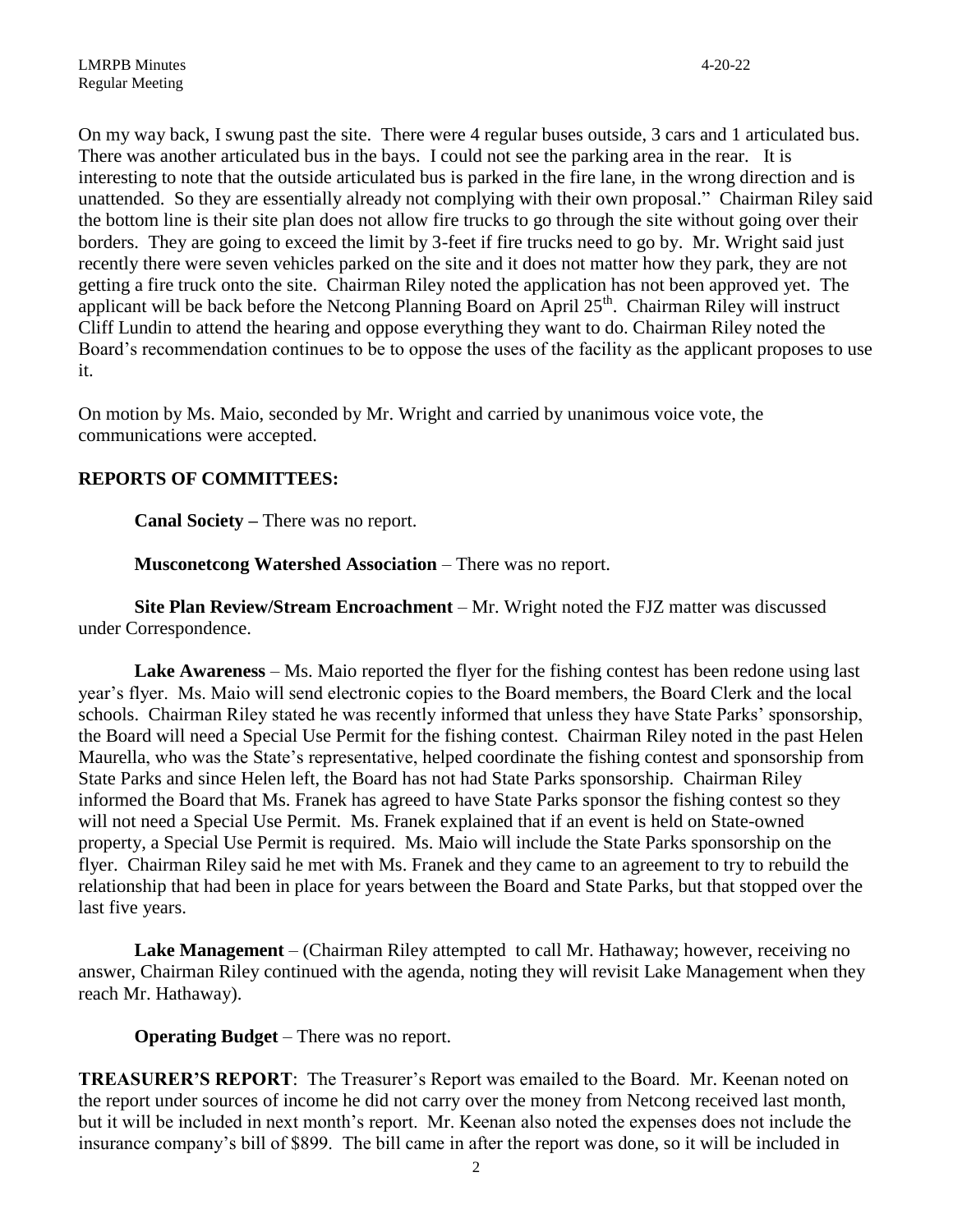next month's report. Chairman Riley stated the bill for Solitude Lake Management in the amount of \$2,249 is the last payment in their two-year agreement. On motion by Mr. Poff, seconded by Mr. Wright and carried by unanimous voice vote, the Treasurer's Report was accepted and placed on file.

**Lake Management** – Chairman Riley reported he and Mr. Hathaway went around the entire lake looking for goose and swan nests and do addling. They found possibly three goose nests and noted the location with the gps. There were no eggs yet. They found two or three swan nests. Chairman Riley stated there are not a lot of swans this year. They noted where the nests are and will check next week to see if there are eggs in the nests and if there are, they will addle them and after which, the Board will get the money from Netcong for the addling program. Chairman Riley reported he has three contracts with Solitude that he and Mr. Hathaway negotiated. One contract is for the "general lake management" and they will be looking at milfoil this year. Last year the lake was almost clear of weeds, but they expect the milfoil to be back this year. They cut the price in half because they will only be treating milfoil. The cost for the contract is \$26,964 which will be \$1,284 per month for 21 months from April 1, 2022 through December 31, 2023. The second contract is for the treatment of water chestnut. They still have water chestnut in Byram Bay which they estimated to be about 5-acres. The cost will be \$1,250 per occurrence up to 5 acres and they only expect one to two occurrences. Chairman Riley said they think 5 acres will be enough treatment and all of the treatment will be in Byram Bay. Chairman Riley noted they cannot get the harvester in that area so they must use herbicide. The contract requires 50% of \$1,250 will be due on signing of the contract and the balance when the treatment is done. The third contract is for the probiotic treatment. Chairman Riley said, according to the NJDEP, they need a permit. In discussions with Solitude, they ran into the same problem, being needing a permit through "Pesticides" for NJDEP and federally licensed pesticides. Chairman Riley noted the pellets are not licensed pesticides; however, according to Solitude and Princeton Hydro, a permit is required. Chairman Riley said, when filling out the application, there will be many blanks since they cannot answer some of the questions because they do not have the information requested. Ms. Maio voiced her opposition to submitting the application without having heard directly from NJDEP. She does not trust a commercial operation to tell the Board what someone else should be telling the Board, being the DEP. Chairman Riley noted there is no cost, it is only time to do the paperwork. Ms. Maio asked if the Board's attorney has reviewed the contracts. Chairman Riley responded the attorney has not reviewed the contracts, adding these are contracts the Board has been doing for years. Chairman Riley stated the contract for Solitude to apply the pellets is \$4,500, being \$900 per month. The Board will purchase the pellet and give them to Solitude and they will put them in the lake. Chairman Riley said the alternative would be for the Board to purchase the equipment and do it with volunteers. The Board agreed it is best to have Solitude put the pellets in the lake. (Mr. Hathaway joined the meeting via telephone.) Ms. Maio relayed to Mr. Hathaway her concern about applying for the permit based on what Solitude and Princeton Hydro told them when everything they have heard indicates that this type of application does not require a permit. Mr. Hathaway clarified that Solitude does not believe it requires a permit and they will not ask for one. They are only asking for a permit for use of 2-4-D. Solitude's thinking is similar to the Board's, being that it is currently not requiring a permit which is contrary to Princeton Hydro's position. Mr. Hathaway said Solitude received no formal information from NJDEP that it requires a permit. Chairman Riley said he was going to fill out the application; however, there would be a lot of blanks. Mr. Hathaway stated he believes, in their discussion with Solitude, they have the same opinion as the Board and they are not filing for a permit. Chairman Riley said, based on Mr. Hathaway's comments, he will not file for a permit for the pellet treatment. Chairman Riley stated he sent an email to Solitude requesting they attend a pre-application meeting with himself and Mr. Hathaway to look at the area prior to the first application. Chairman Riley asked for the Board's authorization to sign the three contracts with Solitude. On motion by Mr. Rattner,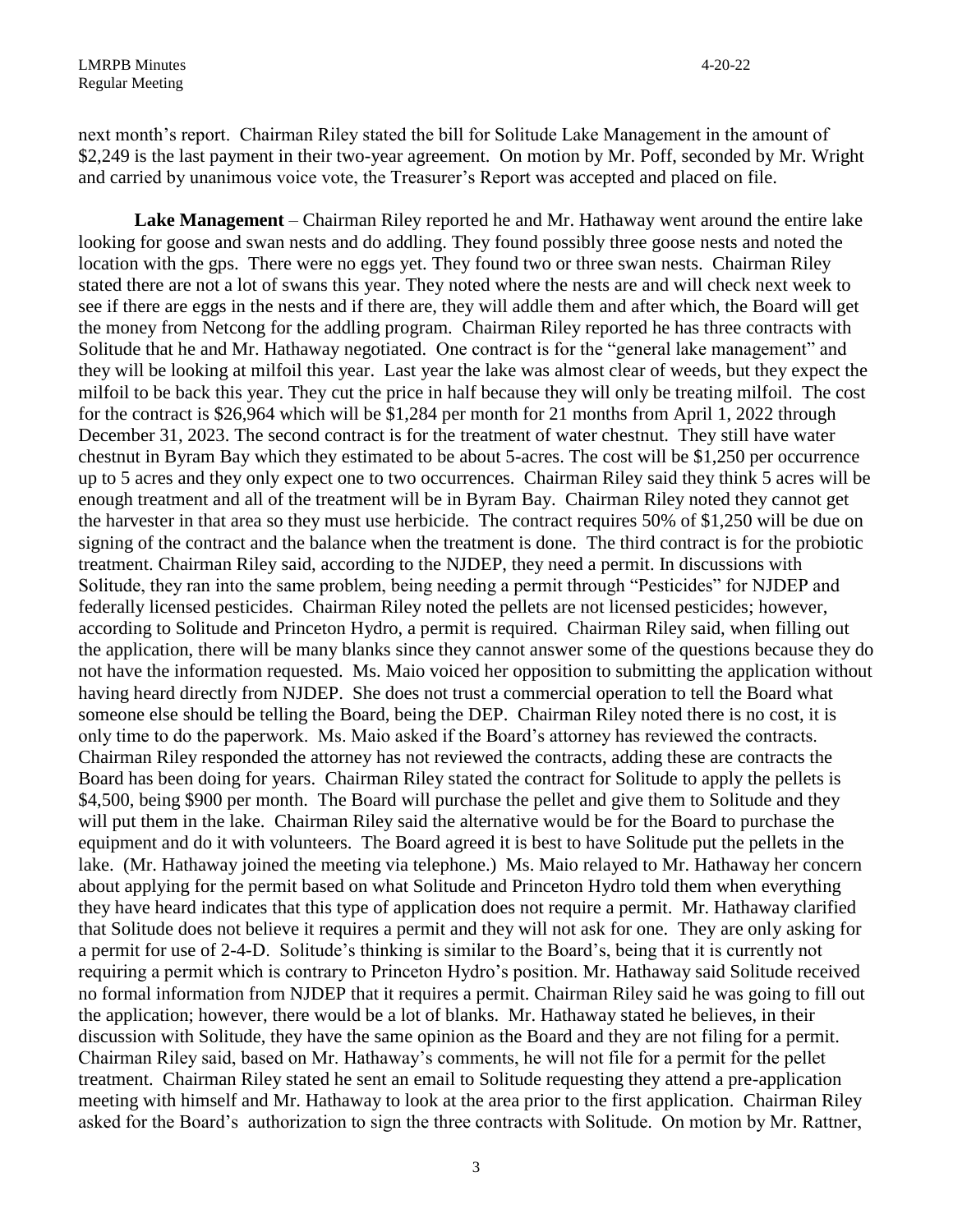ROLL CALL:

| Mr. Hathaway - yes | Mr. Rattner - yes    |
|--------------------|----------------------|
| Mr. Keenan - yes   | Mr. Shlesinger - yes |
| Ms. Maio - abstain | Mr. Wright $-$ yes   |
| Mr. Poff - yes     | Chairman Riley – yes |

**BILLS:** On motion by Ms. Maio, seconded by Mr. Wright and carried by the following unanimous roll call vote, the following bills are to be paid if and when funds are available:

| <b>Operating Account:</b>                                          |          |            |
|--------------------------------------------------------------------|----------|------------|
| Ellen Horak - Clerk's Monthly Compensation                         |          | \$550.00   |
| Ellen Horak – Reimbursement of Expenses (Shawn Potillo Name Plate) |          | 21.31      |
| Selective Insurance – monthly insurance premium                    |          | \$899.00   |
| Lake Management Account:                                           |          |            |
| JCP&L – electric at shed                                           | <b>S</b> | 4.09       |
| Solitude Lake Management- Lake Management Services (04/01)         |          | \$2,249.00 |
| Debit/Credit Card:                                                 |          |            |
| Gas for Jon Boat                                                   |          | 11.58      |
| <b>Amazon - Buoy Markers for Probiotic Program</b>                 |          | 159.30     |
| $A$ mazon – parts                                                  |          | 10.65      |

#### ROLL CALL:

| Mr. Hathaway - yes | Mr. Rattner - yes      |
|--------------------|------------------------|
| Mr. Keenan - yes   | Mr. Shlesinger - yes   |
| Ms. Maio - yes     | Mr. Wright $-$ yes     |
| Mr. Poff - yes     | Chairman Riley $-$ yes |

## **OLD BUSINESS:**

*Probiotic Treatment* – Chairman Riley said he purchased buoys and he would like to purchase a meter to measure the Ph, dissolved oxygen, salinity, total dissolved solids, temperature and turbidity. Rather than do all of the measurements separately, he would like to have them all done at the same time. Chairman Riley said his plan is to have 8 locations within the treatment area and 2 outlying and take measurements at 1-foot, 2-feet and 3-feet. He would like to do it every two weeks. He wants to be able to tract what the product is doing throughout the lake. He will also take measurements of the depth of the water column and depth of the muck in the treatment area. Chairman Riley stated the cost of the meter on the website is \$3,950, but he negotiated a price of \$3,515.50 plus \$35.00 shipping. On motion by Ms. Maio, seconded by Mr. Hathaway and carried by the following unanimous roll call vote, the Board approved the purchase of the Horiba U-52 meter at the cost of \$3,515.50 plus shipping cost of \$35.00.

# ROLL CALL:

| Mr. Hathaway - yes | Mr. Rattner - yes    |
|--------------------|----------------------|
| Mr. Keenan - yes   | Mr. Shlesinger - yes |